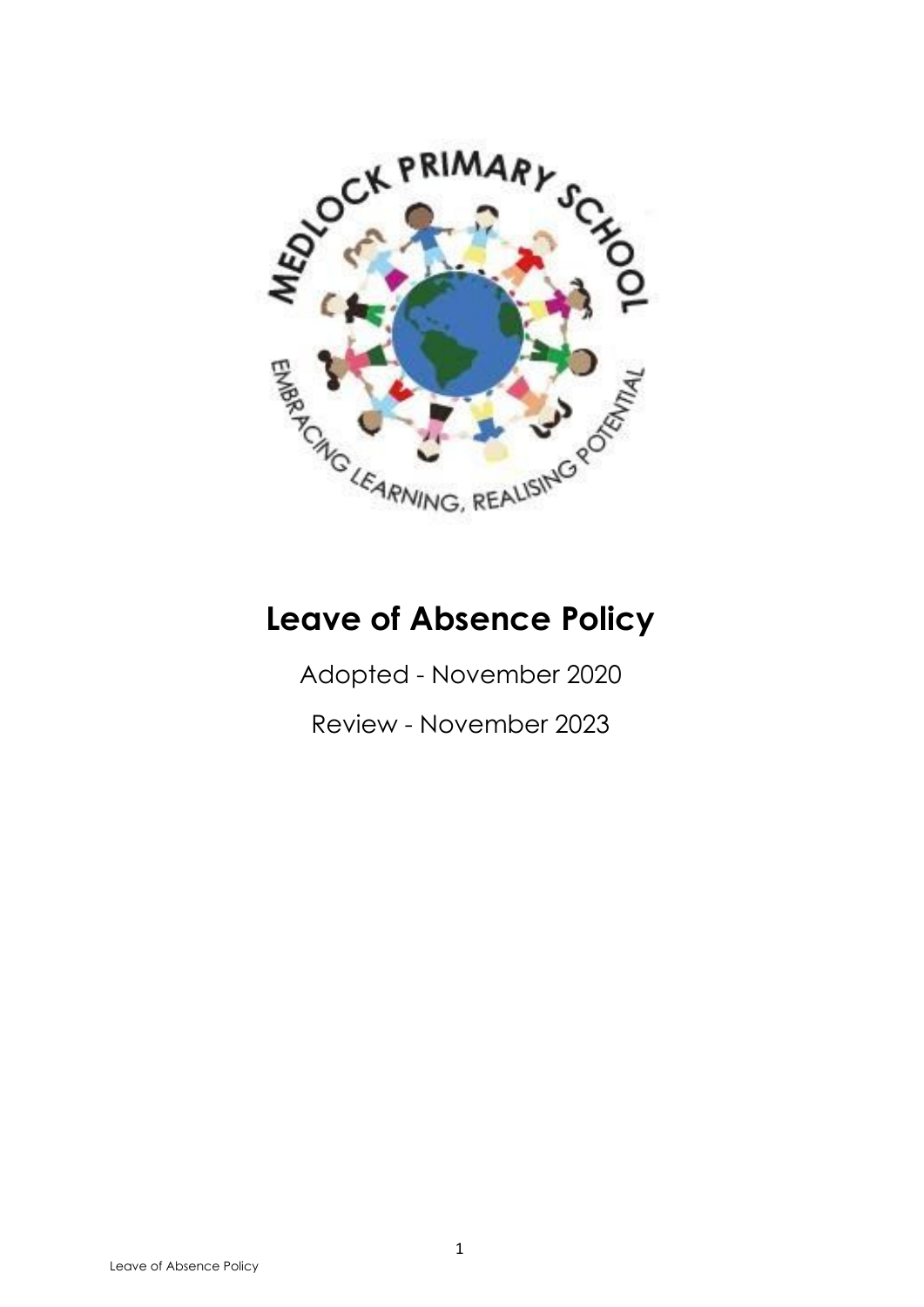#### **Introduction**

1.1 This Leave of Absence Policy and Procedure (referred to as procedure only hereafter) is recommended for adoption by all maintained schools including community, voluntary controlled, community special, maintained nursery, foundation, foundation special and voluntary aided schools.

1.2 This procedure is also recommended for adoption by academies and free schools modified as appropriate and taking into account the particular circumstances of the relevant academy or free school. It will be made clear in this procedure where a provision is relevant to maintained schools only.

1.3 This procedure accords with education and employment legislation and nationally negotiated terms and conditions for both teachers and support staff. It also takes into account the provisions of the ACAS website "Rights and Responsibilities at Work", and the BIS guidance regarding "Time off to accompany at antenatal appointments" 2014. This procedure is also in accordance with both teachers and support staff terms and conditions.

1.4 Where appropriate this procedure should be read in conjunction with the school's Maternity, Adoption and Shared Parental Leave Policies and Procedures.

1.5 This policy does not cover requests for time off for training or continuing professional development (CPD) purposes.

1.6 This procedure sets out the entitlement and the steps employees need to take should they wish to make a leave of absence request.

#### **Scope**

2.1 This procedure applies to all teaching and support staff employees including the Headteacher.

#### **Key principles**

3.1 The governing body recognises that there are times in the school working day and calendar when employees need time off to fulfil personal and or professional commitments. The governing body is committed to promoting flexibility in the context of achieving the aim of providing a high quality teaching and learning environment for pupils and also developing working practices and policies that support work-life balance for employees. The governing body recognises that working flexibly can raise staff morale, reduce absenteeism and improve productivity and retention of experienced and skilled employees.

3.2 All requests for time off will be considered on merit and the school will respond constructively and sensitively to all requests for leave of absence.

3.3 The responsibility for exercising discretion on behalf of the Governing Body is the Headteacher's. Where the Headteacher requests time off, this will be considered by the Chair of Governors.

3.4 Leave of absence will normally be on an unpaid basis, unless otherwise specified.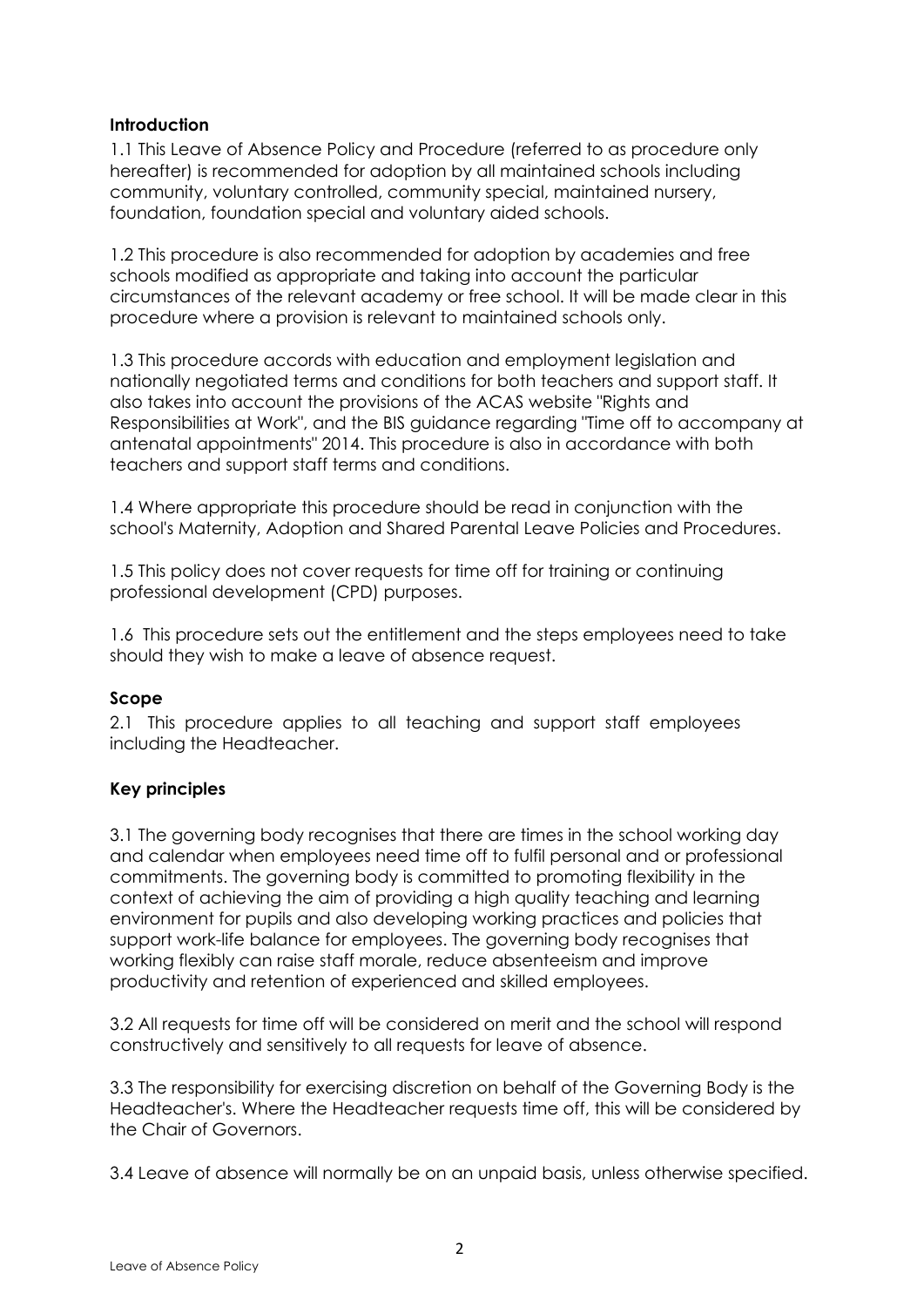3.5 The school will be mindful of its obligations and duties under the Equality Act 2010 and will be mindful of the protected characteristics in the Equality Act (i.e. age, disability, gender reassignment, race, religion or belief, sex, sexual orientation, marriage and civil partnership) in the application of this procedure and when considering flexible working requests.

3.6 All leave allowances will be applied pro rata to an employee's contracted hours, unless otherwise stated.

3.7 Entitlements will be based upon a 'rolling year' not an Academic year. For example an employee can apply up to 3 days for childcare in a rolling year. To review entitlements for a request made in April you will look back 12 months from April to the previous April.

# **4. Annual leave entitlement for Employees covered by Local Government terms and conditions**

For support staff employed on a contract for 52 weeks per year, the leave entitlement is dependent on grade and continuous Local Government service. This leave must be taken during the school holidays unless specified otherwise within the terms and conditions of employment and must be agreed with the Headteacher or nominated person in reasonable time, prior to the leave being taken.

Only in exceptional circumstances and with the express consent of the Headteacher, can leave be taken at other times. Support staff may carry forward up to 5 days to the next annual leave year, provided this is done with the Headteacher's consent and leave is taken prior to 31st May.

#### **5. Teachers' working time**

A Teacher employed full-time must be available for work for 195 days in any school year. 190 of those days must be days on which he/she may be required to teach pupils and perform other duties and 5 days must be days on which he/she may only be required to perform other duties. The same applies for a Teacher employed part-time, except the number of hours he/she must be available for work must be a proportion of full-time hours.

In addition to the hours a teacher is required to be available for work, he/she must work such reasonable additional hours as may be necessary to enable him/her to discharge effectively his/her professional duties.

These provisions do not apply to Deputy headteachers, Assistant Headteachers, advanced skills teachers or teachers in receipt of an acting allowance for carrying out the duties of a Headteacher, Deputy Headteacher or Assistant Headteacher.

#### **6. Application to take leave**

6.1 Where leave of absence is considered necessary, only minimum periods of leave should be requested. This is particularly relevant to those provisions that provide for up to a given maximum - **the stated maximum must not be seen as the norm or as a**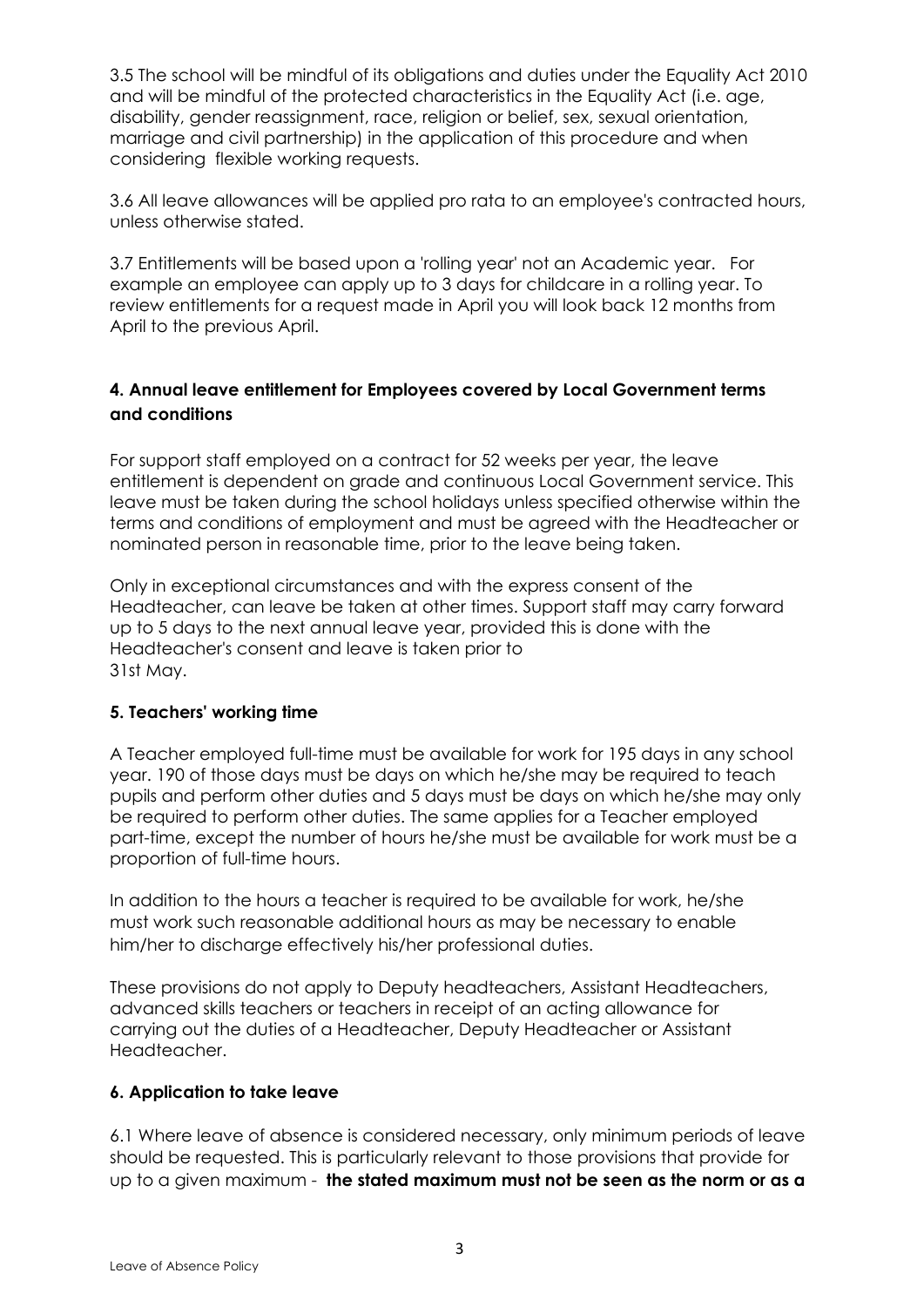**given that it will be approved.** It is incumbent on the Headteacher when considering leave of absence, to take account of the effect on the school and **whether the employee could reasonably have made other arrangements which would not interfere with their duties.**

6.2 Applications for leave of absence should always be submitted to the Headteacher on the approved leave of absence application form (see Appendix A). The maximum possible notice of proposed absence should always be given.

6.3 In cases of extreme necessity, where an employee is compelled to absent themselves without having obtained in writing prior consent the member of staff must notify the Headteacher of the school at once, using the schools usual absence reporting process and must complete a leave of absence application form as soon as possible after return to duty.

6.4 Any additional leave requested or for reasons not outlined in the policy will be considered on its own merits and circumstances. The granting of leave whether paid or not, will not necessarily set a precedent for other cases.

6.5 Approved absence may be with or without salary. If with salary this shall be reduced by an amount equal to any allowance in respect of loss of earnings which the employee is entitled to claim from any other source, whether or not the employee actually claims the allowance.

# **7. Time off for emergencies relating to dependants**

7.1 The Employments Rights Act (ERA) 1999 provides all employees with the right to take reasonable unpaid time off to deal with certain unexpected or sudden emergencies relating to dependants.

7.2 Circumstances when an employee may take time off are: If a dependant falls ill, or has been injured or assaulted, to make longer term care arrangements for a dependant who is ill or injured, to deal with a death of a dependant, to deal with an unexpected disruption or breakdown of care arrangements for a dependant, to deal with an incident involving the employee's child during school hours.

7.3 Employees may be granted up to 3 days paid leave in any one 'rolling' year to look after a sick child or elderly relative where there is no alternative care available. The Headteacher may consider extending this having taken into account individual circumstances.

# **8. Compassionate, domestic emergency (including bereavement) exceptional leave -**

Employees may be granted up to 3 days paid leave in compassionate, emergency or exceptional circumstances, (such as the serious illness of a close relative) and 5 days in the case of suffering a bereavement of an immediate family member in any one 'rolling' year. The leave is to deal with the immediate issues and to sort out long term arrangements if necessary. In some cases a longer period of absence may be approved on an unpaid basis.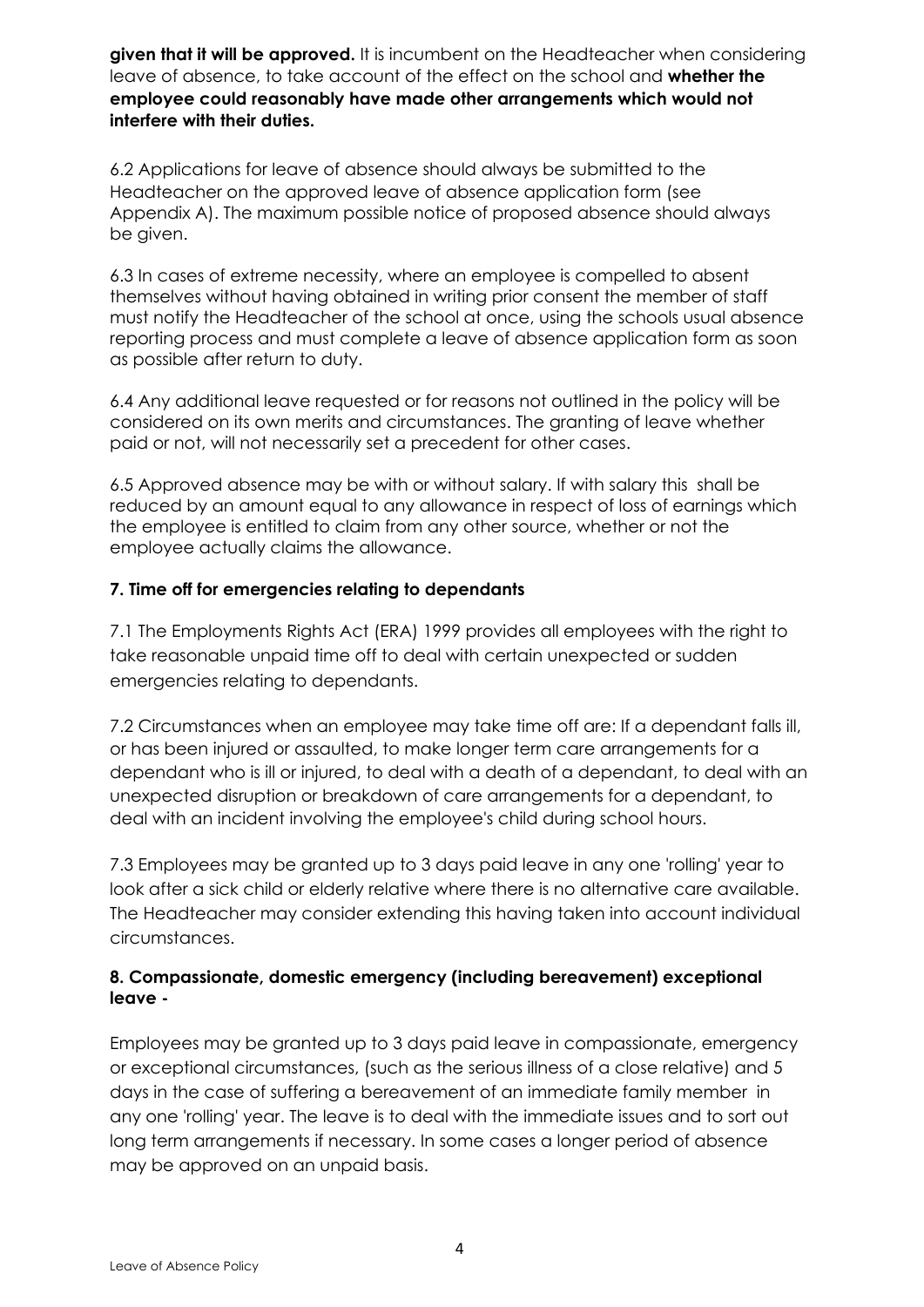# **9. Time off for significant events**

The governing body recognise that from time to time employees may wish to attend a significant event during term time such as a graduation ceremony for a son or daughter or the wedding of a close family member. The Headteacher may grant one day of paid leave in a school year in order to attend a significant event. Employees must seek the express permission of the Headteacher for paid leave in advance of the event. The operational needs of the school will be considered before granting leave and there may be times when the Headteacher will need to refuse such a request.

# **10. Time off for dental and medical appointments**

All school employees, where possible, are expected to make appointments out of school time. In exceptional emergency circumstances, reasonable paid time off may be allowed at the discretion of the Headteacher.

#### **11. Time off for fertility treatment**

Employees have no statutory right to paid time off for fertility treatment appointments. However, the Headteacher will deal sensitivity and reasonably with requests to paid time off. Up to five days per annum will be granted for females undergoing treatment and one day for partners to attend an appointment. Medical appointments related to the above will be treated the same as other medical appointments.

#### **12. Time off for ante-natal appointments**

Maternity Regulations provide the right for all women to take paid time off to attend antenatal care. Pregnant staff must produce evidence of appointments if requested to do so by their line manager or Headteacher.

#### **13. Time off to accompany expectant mothers to antenatal appointments**

13.1 An employee who has a "qualifying relationship" with a pregnant woman or her expected child, is entitled to take time off during their working hours to accompany the woman to ante-natal appointments. A qualifying relationship includes an expectant father or the partner (including same sex) of a pregnant woman. A "Partner" includes the spouse or civil partner of the pregnant woman and a person (of either sex) in a long term relationship with her. The right applies whether the child is conceived naturally or through donor insemination.

13.2 The right is to take **unpaid** time off work for this purpose.

13.3 Employees qualify for the right from the first day of employment as there is no qualifying period.

13.4 Employees accompanying the expectant mother to her ante-natal appointments are entitled to unpaid leave for 1 or 2 appointments.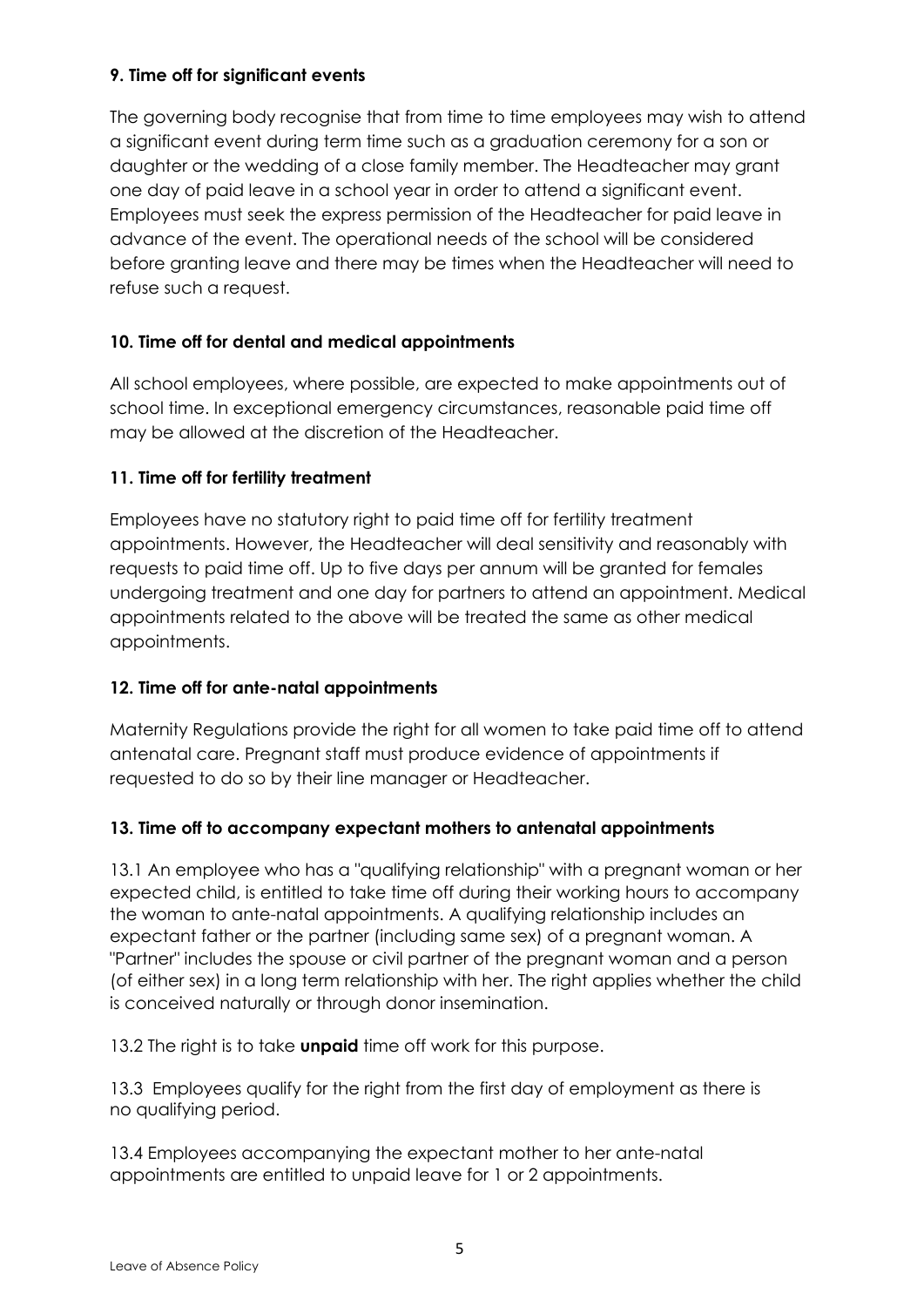13.5 The time off is capped at six and a half hours for each appointment.

13.6 The Headteacher is not entitled to ask for any evidence of the ante-natal appointments, such as an appointment card. However, they are entitled to ask the employee for a declaration stating the date and time of the appointment, that the employee qualifies for the unpaid time off through his or her relationship with the mother or child; and that the time off is for the purpose of attending an ante-natal appointment with the expectant mother that has been made on the advice of a registered medical practitioner, nurse or midwife.

13.5 The school will be mindful of its obligations and duties under the Equality Act 2010 and will be mindful of the protected characteristics in the Equality Act (i.e. age, disability, gender reassignment, race, religion or belief, sex, sexual orientation, marriage and civil partnership) in the application of this procedure and when considering flexible working requests.

13.6 All leave allowances will be applied pro rata to an employee's contracted hours, unless otherwise stated.

13.7 Entitlements will be based upon a 'rolling year' not an Academic year. For example an employee can apply up to 3 days for childcare in a rolling year. To review entitlements for a request made in April you will look back 12 months from April to the previous April.

#### **14 Time off for religious observance**

14.1 A maximum of three days paid leave will normally be granted to observe the days of obligation for the main religious festivals e.g. Eid, Diwali and Passover, where these fall in term times.

14.2 Employees must submit their request in writing and give as much notice as possible. The Headteacher will be sympathetic and give serious consideration to requests. However, where reasonable notice is not given, or if the request makes the service delivery impossible, the Headteacher has the right to refuse the time off.

14.3 At times, extended leave of absence for religious observance may be requested, for example, individuals may request a period of time off for Haji. Individuals should submit their request in writing with plenty of advance notice with the reason, duration and return to work date to the Headteacher, who will give serious consideration to their request. Such extended leave will be without pay.

#### **15 Extended Leave of Absence**

Requests for longer periods of leave will be considered on an unpaid basis, for example, in the case of a lengthy period of caring for a chronically sick, disabled, or terminally ill, dependent relative. Extended leave may be for up to a year's duration, depending on the circumstances. Sufficient notice that allows the appointment of a temporary replacement post-holder should be given wherever possible.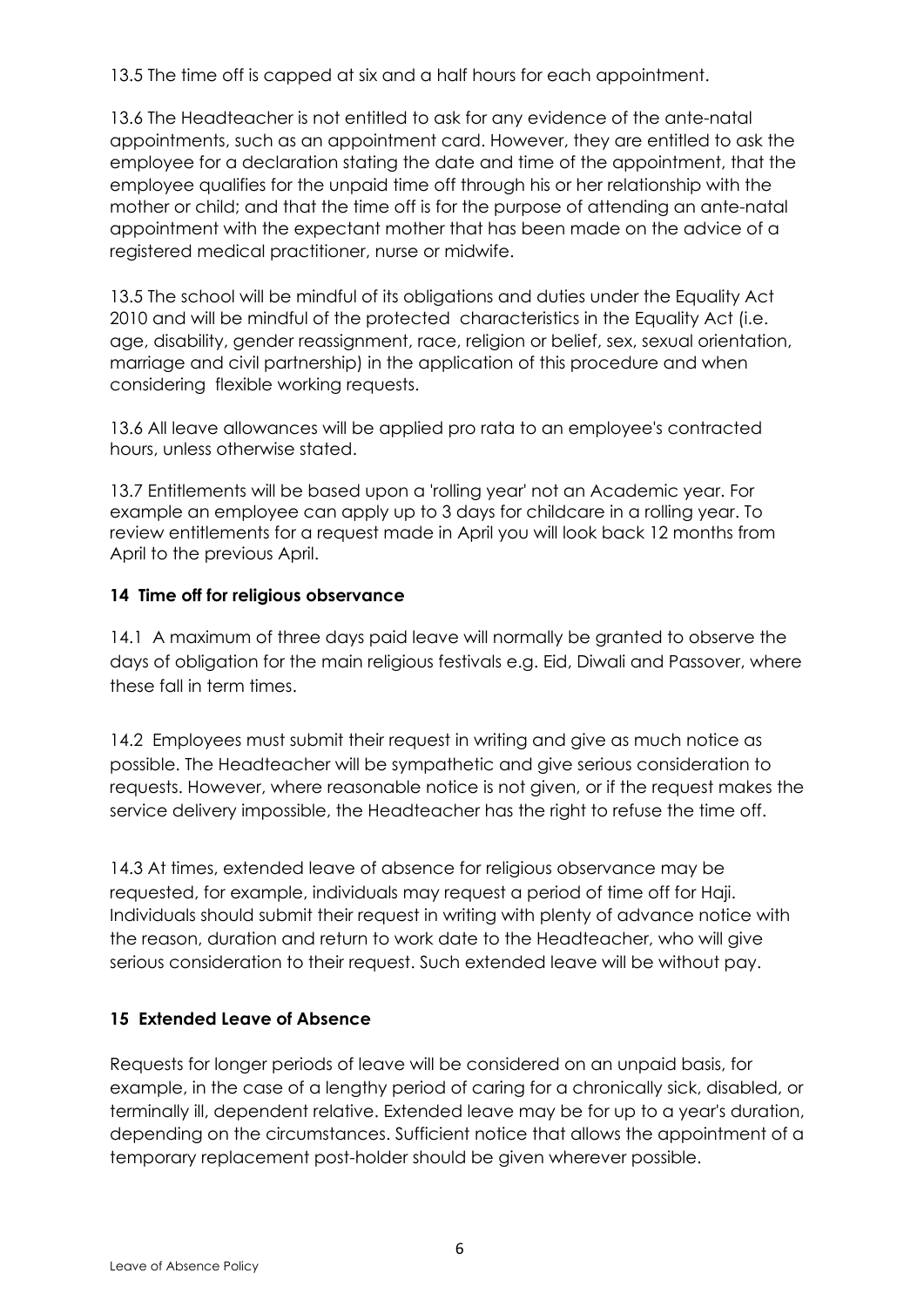# **16 Service with Auxiliary Forces**

Volunteer members of UK Armed Forces are allowed two weeks paid leave to attend an annual summer camp. Teaching and term time only staff are only granted paid leave if the force's unit cannot arrange exercises during holiday periods. Confirmation of these circumstances will be required.

# **17 Mobilisation**

When reservists are needed to fulfil their part of the UK's defence strategy, they are 'mobilised' or 'called out' into full time service. While the reservist is mobilised the school does not have to continue to pay them, the Ministry of Defence (MOD) will pay their salary. For further information on mobilisation, please refer to the SaBRE (Supporting Britain's Reservists and Employers) website: [www.sabre.mod.uk](http://www.sabre.mod.uk/)

# **18 Attendance at court proceedings**

# **Jury Service**

18. 1 The school cannot refuse time off for employees who have been summoned for Jury Service. Employees are however required to claim the allowance for loss of earnings from HM Courts & Tribunals Service (HMC&TS) and an equivalent amount will be deducted from the employee's salary. This means that the employee is not disadvantaged and receives the equivalent of their normal salary for the period of Jury Service. A failure to claim or advise the school's payroll provider of the amount of allowance received may result in full pay being deducted for the period of absence.

# **Witness summonses and subpoenas**

18.2 Time off to attend court as a summoned or subpoenaed witness is not discretionary. Any witness expenses **must** be claimed and declared to the relevant payroll provider. Failure to do so may result in pay being stopped for the relevant period. Time off to attend court as a voluntary witness is discretionary. The head teacher will consider the individual circumstances including the impact on the school and the cover arrangements.

#### **19. Public Duties**

There is no statutory requirement to pay employees who fulfil public roles. However, the Headteacher has discretion to allow up to 10 days paid leave per annum to carry out the duties of the office of Leader, Mayor, JP or Chairman of Local Authorities. For employees who are school or college Governor's, up to 3 days paid leave per annum will be granted. In addition, reasonable unpaid leave may be granted for employees carrying out public duties.

# **20. Time off for Trade Union duties**

The school recognises the legal requirement for employers to allow reasonable time off work for the school's elected representatives of recognised trade unions to carry out their duties. Duties that warrant time off with pay include: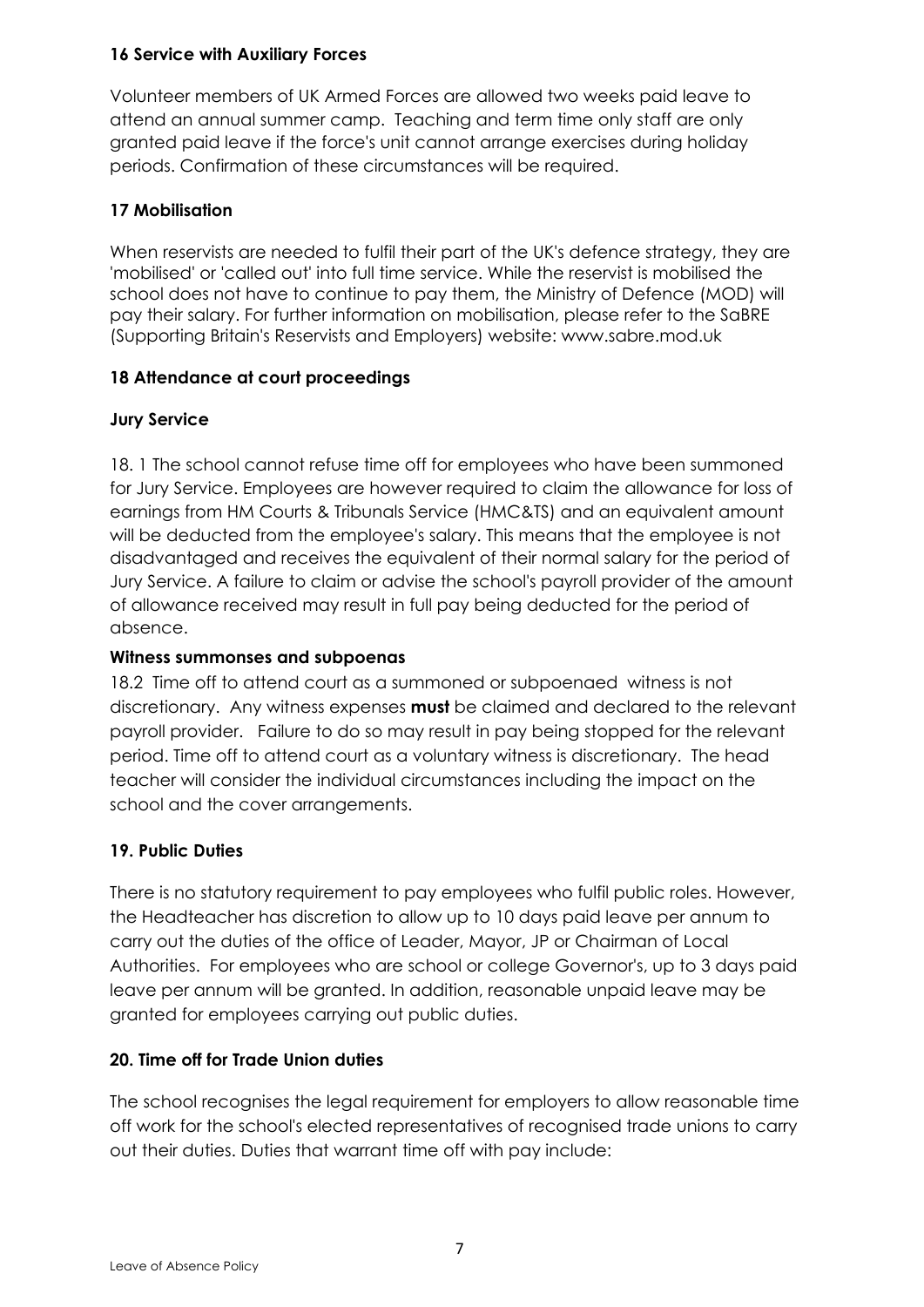- consultation on terms and conditions of employment or the physical conditions of work;
- consultation on redundancy and dismissal arrangement;
- meetings with school management or LA officers on matters of joint concern;
- representing a union member at grievance, capability or disciplinary interview;
- attendance at relevant training courses organised by the trade union.

Time off should be considered in conjunction with the School or Academies Trade Union facility agreement.

# **21. Study leave**

For employees who are sitting examinations relevant to their current post or career, half a day paid study leave per examination; plus half a day paid per examination, will be granted.

# **23. Moving house**

Where possible, arrangements should be made for the move to take place outside normal school days. Where this is not possible an employee may be granted one days paid leave. The Headteacher's agreement must be sought beforehand.

# **24. Emergency school closure & Adverse weather conditions**

There may be circumstances when an employee is unable to attend work due to bad weather but the school remains open as usual. All reasonable effort should be made to attend work.

Alternative arrangements may be agreed with the headteacher (e.g. working from home or at a different location). Where this is not possible, non-attendance will be treated as unpaid leave.

If the school is closed for health and safety reasons (or other emergency reasons as determined by the headteacher or Chair of Governors) and employees cannot work from home or at another location, time off with pay will be granted for the duration of the disturbance.

#### **25. Interviews**

An employee may take up to one day's paid leave for an interview, subject to a reasonable total within any one term. The Headteacher's agreement must be sought beforehand.

# **26. Unauthorised Absence**

If an employee absents him/herself without the prior consent of the head teacher, this may warrant an investigation under the School's Disciplinary procedure.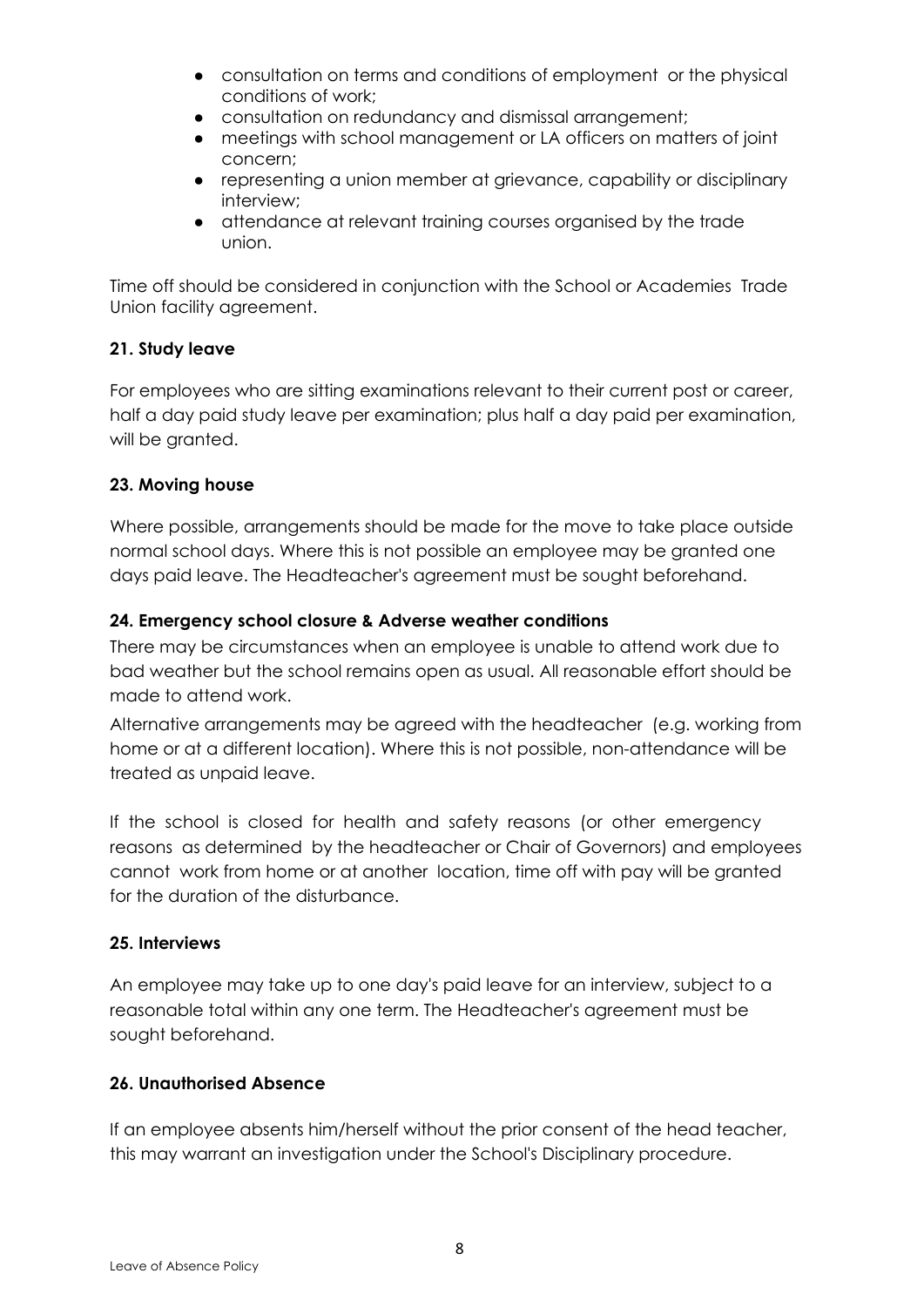# **27. Holidays in term time**

Holidays in term time are not normally permitted and will be granted **only** in very exceptional circumstances. Employees must not therefore book holidays in term time without the express written permission of the headteacher. Employees who absent themselves during term time for the purpose of a holiday without permission will be subject to disciplinary action.

#### **Appeals**

Employees have the right of appeal against the Headteacher's decision to refuse an application for leave of absence to the Chair of Governors. The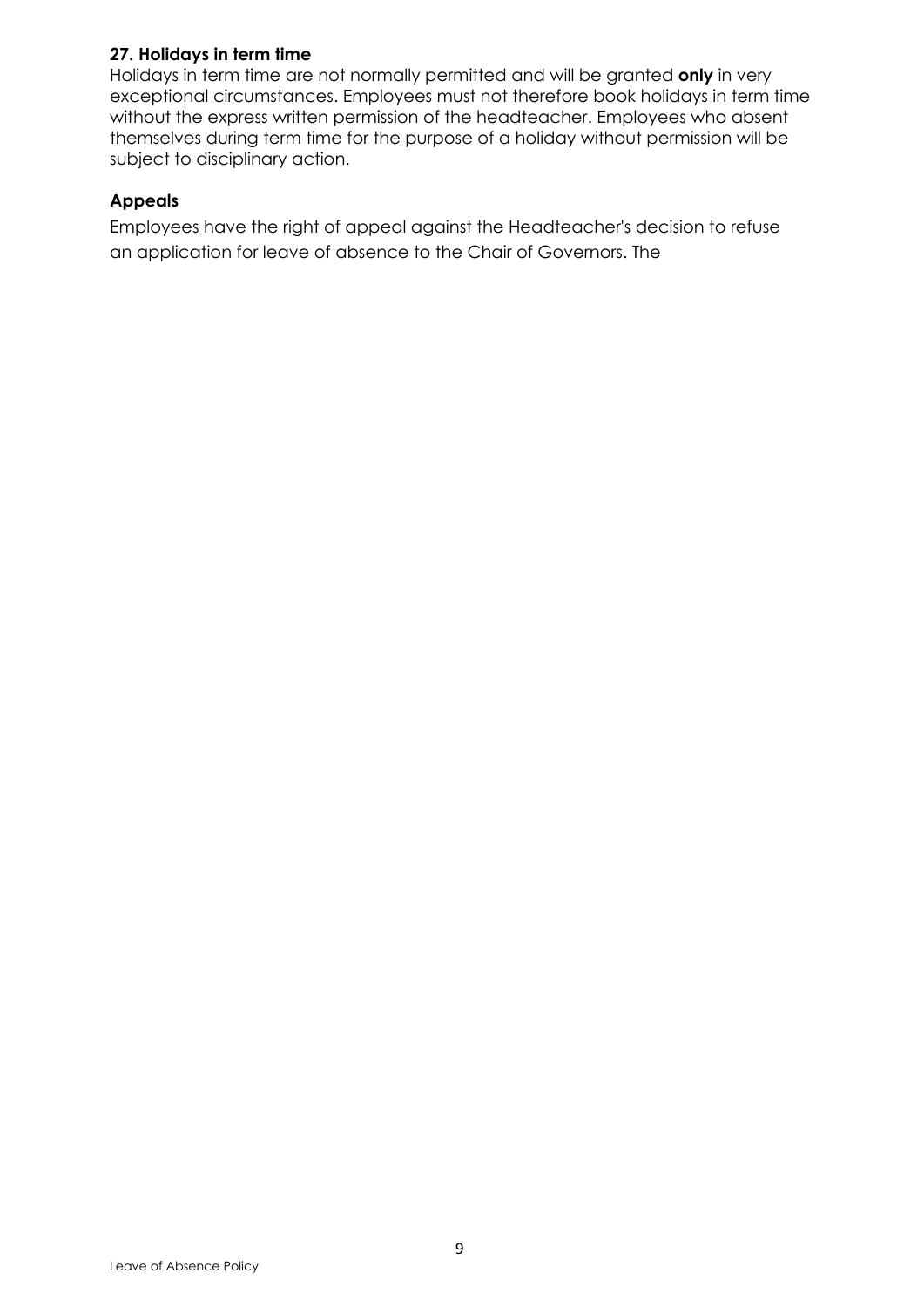# **Leave of Absence Request Form**

| Name:                                                                                                                                                                                                                                                                                                                                                      |                                                                                          |        |                                                                                                                                                                                            |  |  |  |
|------------------------------------------------------------------------------------------------------------------------------------------------------------------------------------------------------------------------------------------------------------------------------------------------------------------------------------------------------------|------------------------------------------------------------------------------------------|--------|--------------------------------------------------------------------------------------------------------------------------------------------------------------------------------------------|--|--|--|
| <b>Job Title / Department:</b>                                                                                                                                                                                                                                                                                                                             |                                                                                          |        |                                                                                                                                                                                            |  |  |  |
| Date form submitted:                                                                                                                                                                                                                                                                                                                                       |                                                                                          | Signed |                                                                                                                                                                                            |  |  |  |
| What is the reason for your request?<br>$\mathbf{1}$ .                                                                                                                                                                                                                                                                                                     | details and be prepared to amplify these at a meeting.                                   |        | Please supply as much detail as possible. Where your reason is particularly confidential, you should give brief                                                                            |  |  |  |
|                                                                                                                                                                                                                                                                                                                                                            |                                                                                          |        |                                                                                                                                                                                            |  |  |  |
| What is the date and time requested for the leave of absence?<br>2.<br>Please specify if any duties or out of hours school activities will require cover if leave request is approved.                                                                                                                                                                     |                                                                                          |        |                                                                                                                                                                                            |  |  |  |
| 15/10/2018-19/10/2018 (to be reviewed after October half term)                                                                                                                                                                                                                                                                                             |                                                                                          |        |                                                                                                                                                                                            |  |  |  |
| 3.<br>absence?                                                                                                                                                                                                                                                                                                                                             | colleagues. Please suggest ways in which, in your view, these issues could be addressed. |        | In your opinion, what arrangements could be made to accommodate your leave of<br>Please consider issues such as the impact on services to pupils, on your own workload and on that of your |  |  |  |
| N/A                                                                                                                                                                                                                                                                                                                                                        |                                                                                          |        |                                                                                                                                                                                            |  |  |  |
| Please return this pro forma to the Headteacher as soon as possible. Please also retain a copy of<br>this pro forma for your own records.<br>Unpaid leave is not pensionable therefore the taking of unpaid leave will have pension<br>implications. Further advice can be sought from Teachers Pensions (teacherspensions.co.uk) or<br>LGPS (Igps.org.uk) |                                                                                          |        |                                                                                                                                                                                            |  |  |  |
| <b>Headteacher Received</b><br>Dated<br><b>Headteacher Approved</b><br>Signed and dated                                                                                                                                                                                                                                                                    |                                                                                          |        | Paid<br><b>Unpaid</b><br>delete as appropriate &<br>cite grounds)                                                                                                                          |  |  |  |
| <b>HR</b> processed<br>Signed and dated                                                                                                                                                                                                                                                                                                                    |                                                                                          |        |                                                                                                                                                                                            |  |  |  |